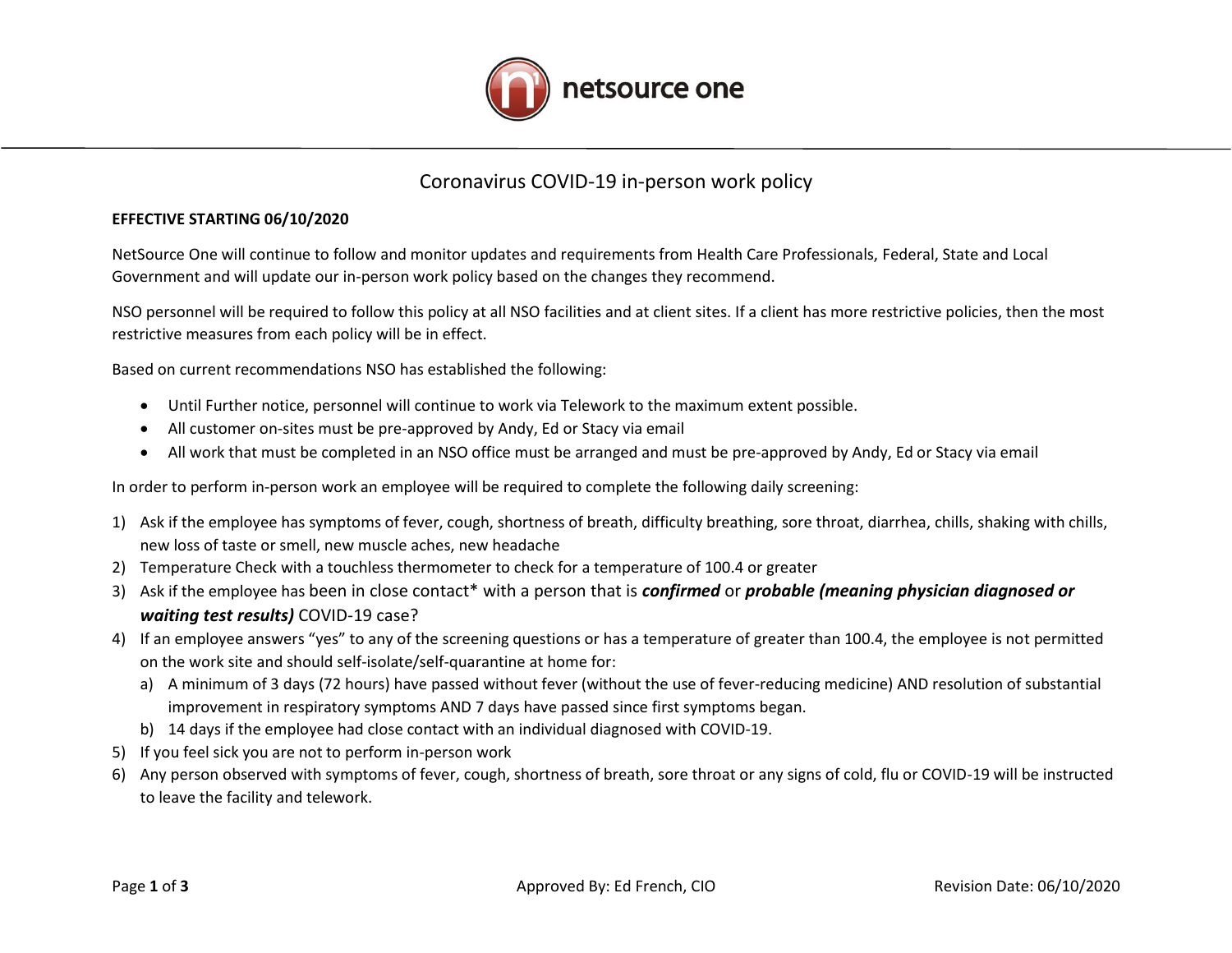

**For in NSO facility work**, NSO will implement the following social distancing guidelines to help prevent the spread of viruses:

- 1) The main entrance will be locked 24 x 7
- 2) There will be no more than 2 people setting in a cube pod
- 3) No 2 people will be allowed to set directly next to or across from each other
- 4) No in person meetings in the Bat Cave or Fishbowl
- 5) If you have a meeting in the War Room there needs a table distance between you
- 6) In the break room there will be no more than 1 person per table, 2 people at the bar (one on each end) and no more than 2 people in the TV area with only one person per couch (preferably on the far ends)
- 7) In the Troy office there should be no more than 1 person in the office at a time. If there is more than 1 person in the office, you will be required to be in separate rooms.
- 8) All vendor in person meetings are prohibited
- 9) Face coverings must be worn on customer sites and if there are 2 or more people in an NSO office
- 10) Employees are required to wash or sanitize their hand frequently and especially after using the bathroom or common areas
- 11) Sharing of items such as keyboards, mice, phones, pens, laptops, etc. are prohibited.
- 12) Individuals will maintain a minimum of 6 feet of separation between themselves and all other individuals.
- 13) Customers are only permitted at an NSO facility for the purpose of dropping off or picking up equipment, and only in the shipping and receiving entrance.
- 14) Building capacity for the 5454 building will be limited to 15 people, the 5410 building will be limited to 4 people and the Troy office will be limited to 2 people
- 15) Company Vehicles may only be used by 1 person per day
- 16) No more than one person may be in any vehicle while performing work for NSO or its clients or while traveling to or from an NSO office or a client site.
- 17) To reduce touch points following doors are to remain propped open at all times:
	- The single door on the north side of the lab
	- The door between the breakroom and the main part of the building
	- The door from the hallway to the Gym and the door from the gym to the locker room
- 18) Use of the Gym is discouraged and will be limited to 1 person at a time. Anyone using exercise equipment must wipe down the equipment before and after use with disinfectant.
- 19) Employees must complete the NSO COVID-19 informational training power point via the KnowBe4 portal